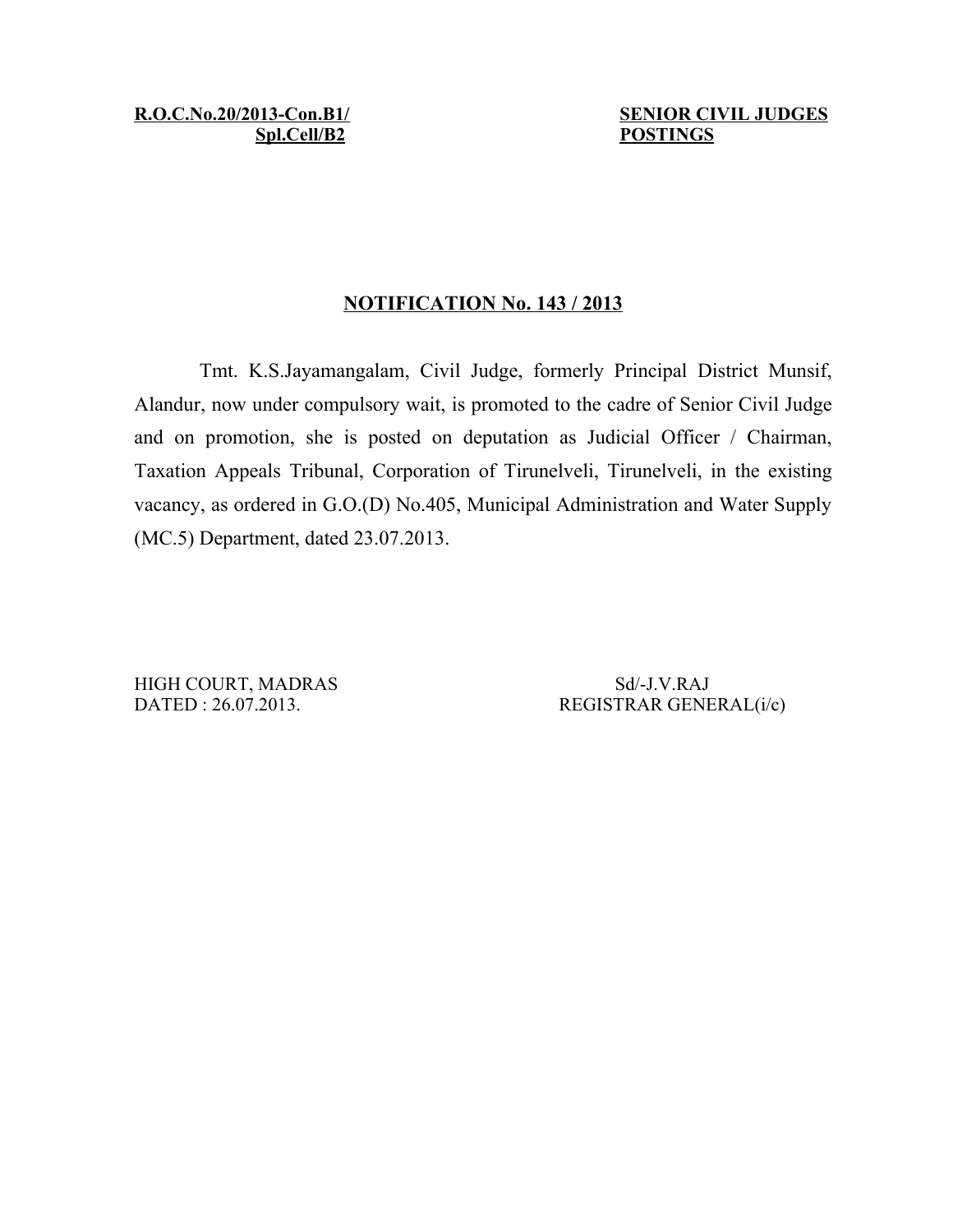## **NOTIFICATION No. 144 / 2013**

**I**

The Government, in G.O.Ms.No.431, Home (Courts.II) Department, dated 01.08.2011, have issued orders sanctioning the constitution of one Special Court to conduct exclusive trial of Land Grabbing cases at Virudhunagar in Virudhunagar District in the cadre of Civil Judge alongwith other Special Courts to conduct exclusive trial of land grabbing cases in the cadre of Civil Judge in various Districts.

Thiru A.Balakrishnan, Principal District Munsif, Ambasamudram is transferred and posted as Special Judicial Magistrate, Special Court for exclusive trial of Land Grabbing Cases at Virudhunagar in Virudhunagar District in the said newly sanctioned Court.

## **II**

The Civil Judges mentioned in Column (1) below are transferred and posted to the posts noted against their names in Column (2) below:

| S.<br>$N_{0}$ . | <b>Name and Designation</b>                                                | <b>Transferred and posted as</b>                                                   |
|-----------------|----------------------------------------------------------------------------|------------------------------------------------------------------------------------|
|                 | Thiru/Tmt./Selvi.                                                          |                                                                                    |
| 1               | T.Ganesh,<br><b>Additional District Munsif,</b><br>Ambasamudram.           | Principal District Munsif, Ambasamudram<br>vice Thiru A.Balakrishnan.              |
| $\overline{2}$  | P.Murugan,<br>Judicial Magistrate, Thiruthuraipoondi                       | District Munsif-cum-Judicial Magistrate,<br>Needamangalam in the existing vacancy. |
| 3               | KSS.Siva,<br>District Munsif-cum-Judicial Magistrate,<br>Thirukalikundram. | Judicial Magistrate, Thiruthuraipoondi vice<br>Thiru P.Murugan.                    |
| 4               | A.Tamilselvan,<br>Additional District Munsif, Villupuram.                  | Principal District Munsif, Villupuram in<br>the existing vacancy.                  |

....2